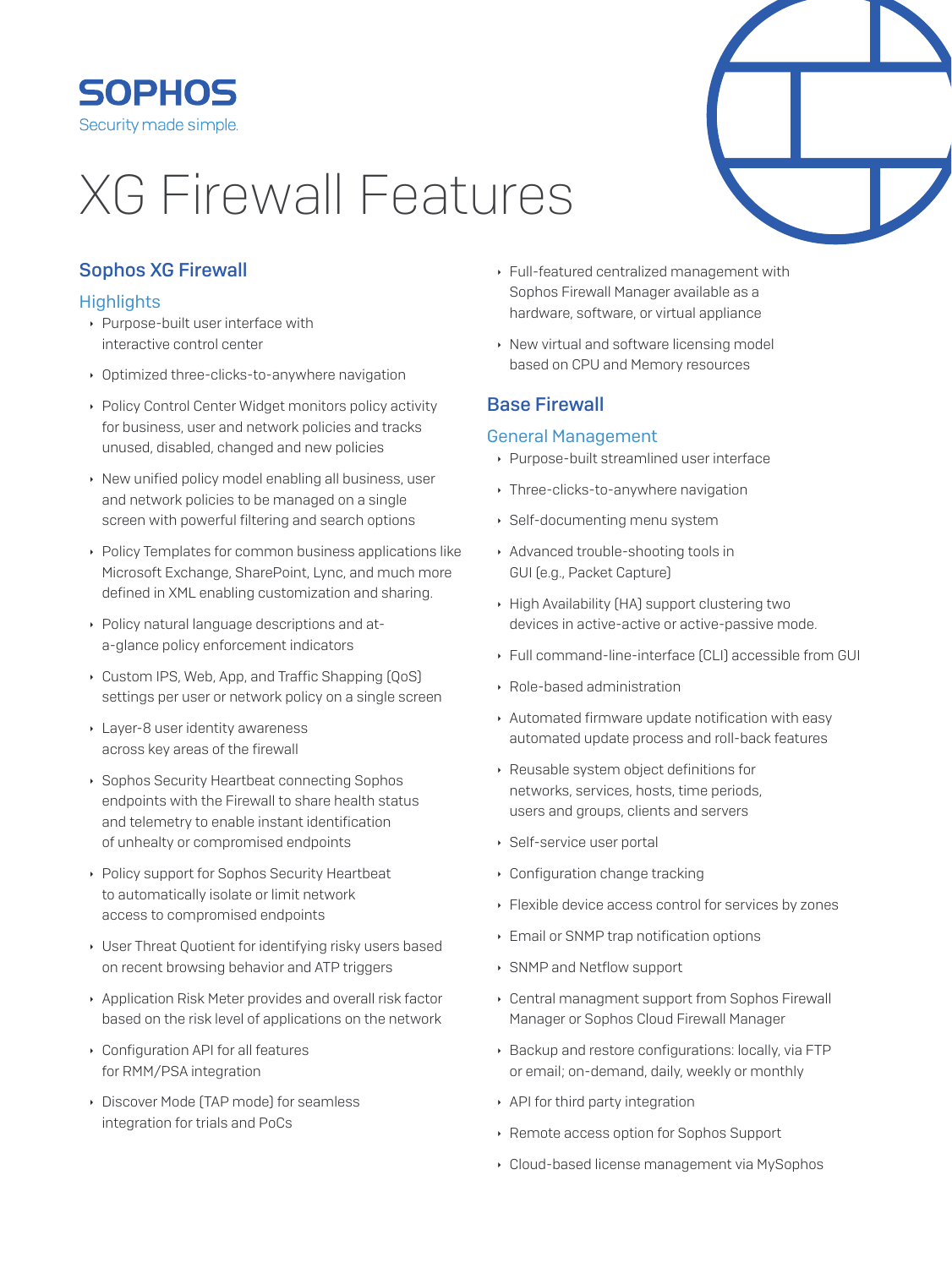#### **XG Firewall Features**

## Firewall, Networking, and Routing

- Stateful deep packet inspection firewall
- ▶ FastPath Packet Optimization
- ▶ User, group, time, or network based policies
- Access time polices per user/group
- Enforce policy across zones, networks, or by service type
- Dividenda Zone-based policy support.
- Default zones for LAN, WAN, DMZ, LOCAL, VPN, and WiFi
- Custom zones on LAN or DMZ
- Customizable NAT policies with IP masquerading
- ▶ Flood protection: DoS, DDoS and portscan blocking
- Country blocking by geo-IP
- Routing: static, multicast [PIM-SM] and dynamic (RIP, BGP, OSPF)
- Upstream proxy support
- ▶ Protocol independent multicast routing with IGMP snooping
- ▶ Bridging with STP support and ARP broadcast forwarding
- ▸ VLAN DHCP support and tagging
- ▶ Multiple bridge support
- ▶ WAN link balancing: multiple Internet connections, auto-link health check, automatic failover, automatic and weighted balancing, and granular multipath rules
- ▶ Wireless WAN support [n/a in virtual deployments]
- ▶ 802.3ad interface link aggregation
- Full configuration of DNS, DHCP and NTP
- Dynamic DNS
- IPv6 support with tunnelling support including 6in4, 6to4, 4in6, and IPv6 rapid deployment (6rd) through IPSec

#### **Base Traffic Shaping and Quotas**

- ▶ Flexible network or user based traffic shaping [QoS] (enhanced Web and App traffic shaping options are included with the Web Protection Subscription]
- ▶ Set user-based traffic quotas on upload/download or total traffic and cyclical or non-cyclical
- ▶ Real-time VoIP optimization

#### **Secure Wireless**

- Simple plug-and-play deployment of Sophos wireless access points (APs) - automatically appear on the firewall control center
- Central monitor and manage all APs and wireless clients through the built-in wireless controller
- ▶ Bridge APs to LAN, VLAN, or a separate zone with client isolation options
- Multiple SSID support per radio including hidden SSIDs
- ▶ Support for the latest security and encryption including WPA2 Personal and Enterprise
- Support for IEEE 802.1X (RADIUS authentication)
- Support for 802.11r [fast transition]
- ▶ Hotspot support for [custom] vouchers, password of the day, or T&C acceptance
- ▸ Wireless quest Internet access with walled garden options
- ▸ Time-based wireless network access
- ▸ Wireless repeating and bridging meshed network mode with supported APs
- Automatic channel selection background optimization
- ▶ Support for HTTPS login
- ▶ Rogue AP detection

#### Authentication

- · Transparent, proxy authentication (NTLM/ Kerberos) or client authentication
- Authentication via: Active Directory, eDirectory, RADIUS, LDAP and TACACS+
- ▶ Server authentication agents for Active Directory SSO, STAS, SATC
- Client authentication agents for Windows, Mac OS X, Linux 32/64
- Authentication certificates for iOS and Android
- Single sign-on: Active directory, eDirectory
- Authentication services for IPSec, L2TP, PPTP, SSL
- Captive Portal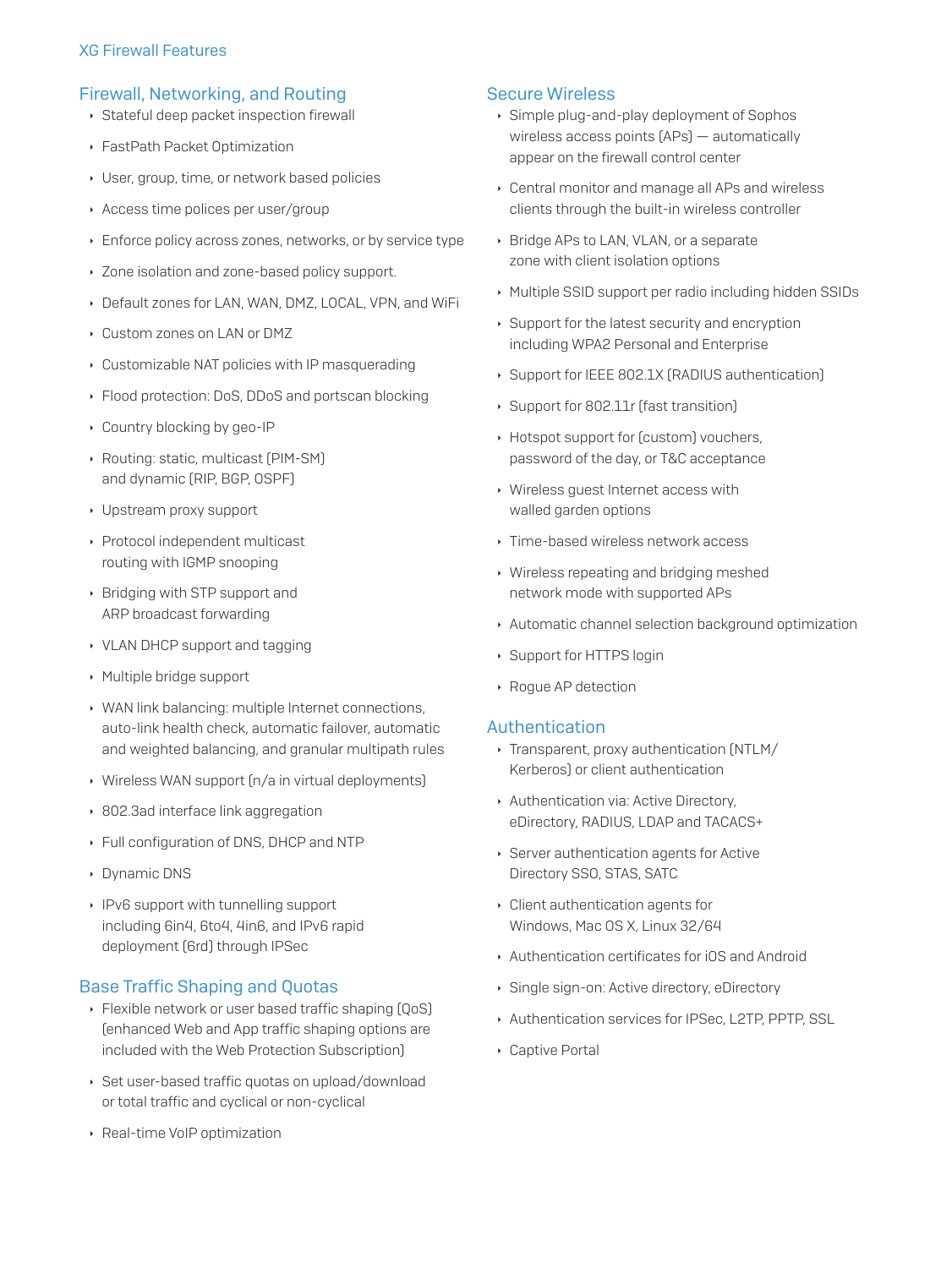#### **User Self-Serve Portal**

- Download the Sophos Authentication Client
- Download SSL remote access client [Windows] and configuration files (other OS)
- ▶ Hotspot access information
- Change user name and password
- ▸ View personal internet usage
- Access quarantined messages (requires Email Protection)

#### **Base VPN Options**

- Site-to-site VPN: SSL, IPSec, 256- bit AES/3DES, PFS, RSA, X.509 certificates, pre-shared key
- L2TP and PPTP
- Remote access: SSL, IPsec, iPhone/iPad/ Cisco/Andriod VPN client support
- SSL client for Windows and configuration download via user portal

## **IPSec Client (sold separately)**

- Authentication: Pre-Shared Key [PSK], PKI [X.509], Smartcards, Token and XAUTH
- ▶ Encryption: AES (128/192/256), DES, 3DES [112/168], Blowfish, RSA (up to 2048 Bit), DH groups 1/2/5/14, MD5 and SHA-256/384/512
- Intelligent split-tunneling for optimum traffic routing
- ▶ NAT-traversal support
- Client-monitor for graphical overview of connection status
- Multilingual: German, English, and French

# **Sandstom Protection Subscription**

#### **Sandstorm Cloud Sandbox Protection**

- ▶ Full integration into your Sophos security solution dashboard
- Inspects executables and documents containing executable content
- Nindows executables [including .exe, .com, and .dll]
- Nord documents (including .doc, .docx, docm and .rtf)
- ▶ PDE documents
- Archives containing any of the file types listed above
- ▶ [ZIP, BZIP, GZIP, RAR, TAR, LHA/ LZH, 7Z, Microsoft Cabinet)
- ▶ Supports more than 20 file types
- Dynamic malware behavior analysis runs files in real environments
- In-depth malicious file reports and dashboard file release capability
- Average analysis time less than 120 seconds
- ▶ Flexible user and group policy options on file type, exclusions, and actions on analysis
- ▶ Supports one-time download links

# **Network Protection Subscription**

#### **Intrusion Prevention (IPS)**

- High-performance, next-gen IPS deep packet inspection engine with selective IPS patterns for maximum performance and protection
- ▸ Thousands of signatures
- ▶ Support for custom IPS signatures
- ▶ Flexible IPS policy deployment as part of any network or user policy with full customization

## ATP and Security Heartbeat™

- Advanced Threat Protection (Detect and block network traffic attempting to contact command and control servers using multi-layered DNS, AFC, and firewall)
- ▶ Sophos Security Heartbeat<sup>™</sup> instantly identifies compromised endpoints including the host, user, process, incident count, and time of compromise
- ▶ Sophos Security Heartbeat™ policies can limit access to network resources or completely isolate compromised systems until they are cleaned up

## **Remote Ethernet Device (RED) VPN**

- Central Management of all RED devices
- No configuration: Automatically connects through a cloud-based provisioning service
- ▶ Secure encrypted tunnel using digital X.509 certificates and AES256-encryption
- ▸ Virtual Ethernet for reliable transfer of all traffic between locations
- IP address management with centrally defined DHCP and DNS Server configuration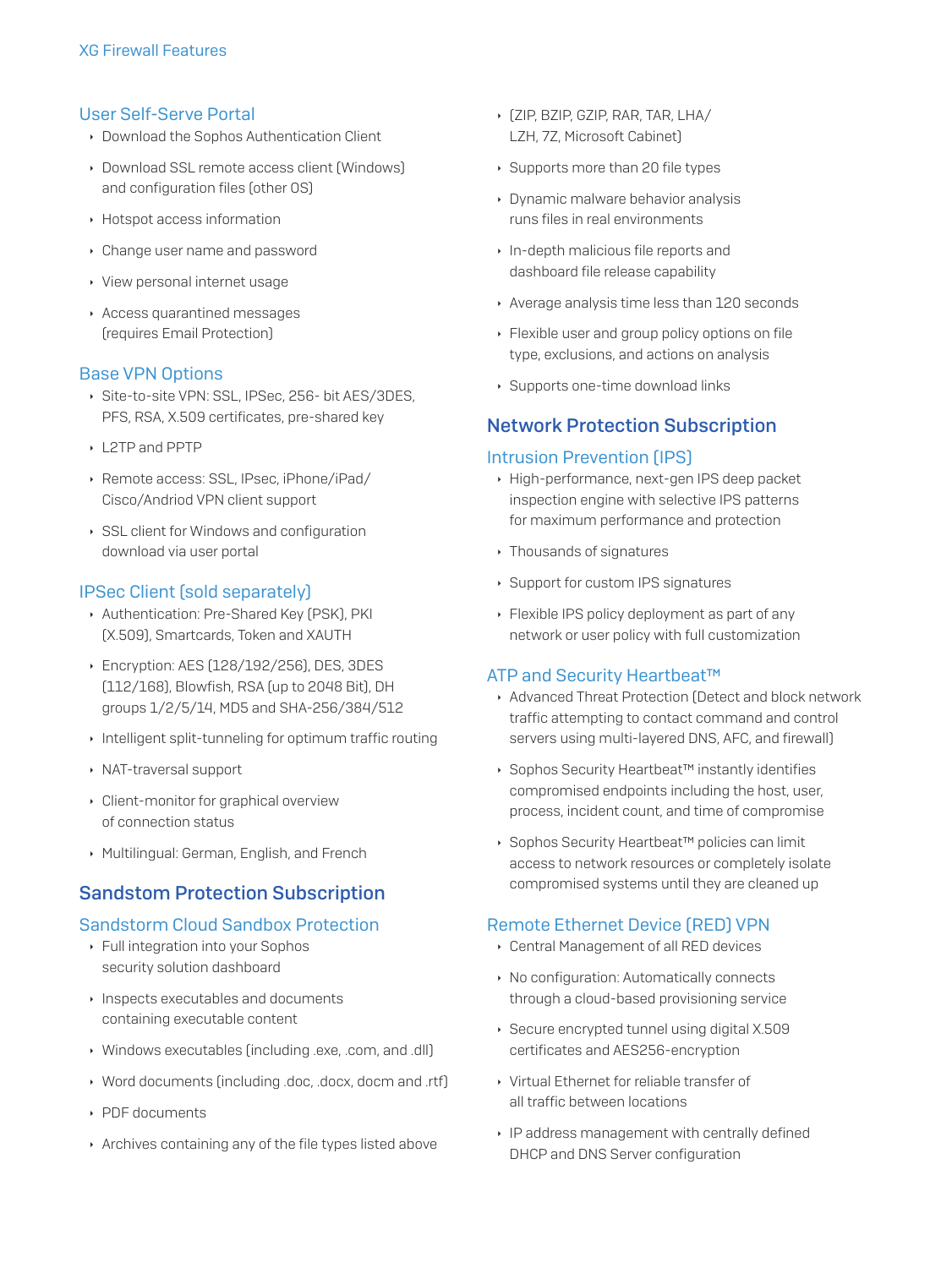#### **XG Firewall Features**

- ▶ Remotely de-authorize RED devices after a select period of inactivity
- ▸ Compression of tunnel traffic
- ▸ VLAN port configuration options (RED 50)

## **Clientless VPN**

Sophos unique encrypted HTML5 self-service portal with support for RDP, HTTP, HTTPS, SSH, Telnet, and VNC

# **Web Protection Subscription**

## **Web Protection and Control**

- ▶ Fully transparent proxy for antimalware and web-filtering
- Enhanced Advanced Threat Protection
- ▸ URL Filter database with millions of sites across 92 categories, backed by SophosLabs
- ▶ Surfing quota time policies per user/group
- Access time polices per user/group
- Malware scanning: block all forms of viruses, web malware, trojans, and spyware on HTTP/S. FTP and web-based email
- Advanced web malware protection with JavaScript emulation
- Live Protection real-time, in-the-cloud lookups for the latest threat intelligence
- Second independent malware detection engine (Avira) for dual-scanning
- Real-time or batch mode scanning
- ▶ Pharming Protection
- HTTP and HTTPS scanning and enforcement on any network and user policy with fully customizable rules and exceptions
- SSL protocol tunnelling detection and enforcment
- ▶ Certificate validation
- High performance web content caching
- ▶ Forced caching for Sophos Endpoint updates
- Eile type filtering by mime-type, extension and active content types [e.g. Activex, applets, cookies, etc.]
- ▸ YouTube for Schools enforcement
- ▶ SafeSearch enforcement

## **Application Protection and Control**

- Enhanced application control with signatures and Layer 7 patterns for thousands of applications
- ▶ Micro app discovery and control
- Application control based on category, characteristics (e.g., bandwidth and productivity consuming), technology [e.g., P2P] and risk level
- ▶ Per-user or network rule application control policy enforcement

## **Web and App Traffic Shaping**

Enhanced traffic shaping [QoS] options by web category or application to limit or guarantee upload/download or total traffic priority and bitrate individually or shared

# **Email Protection Subscription**

#### **Email Protection and Control**

- E-mail scanning with SMTP, POP3, and IMAP support
- ▶ Reputation service with spam outbreak monitoring based on patented Recurrent-Pattern-Detection technology
- ▶ Block spam and malware during the SMTP transaction
- ▶ Second independent malware detection engine (Avira) for dual-scanning
- ▶ Live Protection real-time, in-the-cloud lookups for the latest threat intelligence
- Automatic signature and pattern updates
- ▶ File-Type detection/blocking/scanning of attachments
- Accept, reject or drop over-sized messages
- Detects phishing URLs within e-mails
- ▸ Use pre-defined content scanning rules or create your own custom rules based on a variety of criteria
- ▸ TLS Encryption support for SMTP, POP, and IMAP
- Append signature automatically to all outbound messages
- $\triangleright$  Email archiver

## **Email Quarantine Management**

- ▶ Spam quarantine digest and notifications options
- Malware and spam quarantines with search and filter options by date, sender, recipient, subject, and reason with option to release and delete messages
- ▶ Self-serve user portal for viewing and releasing quarantined messages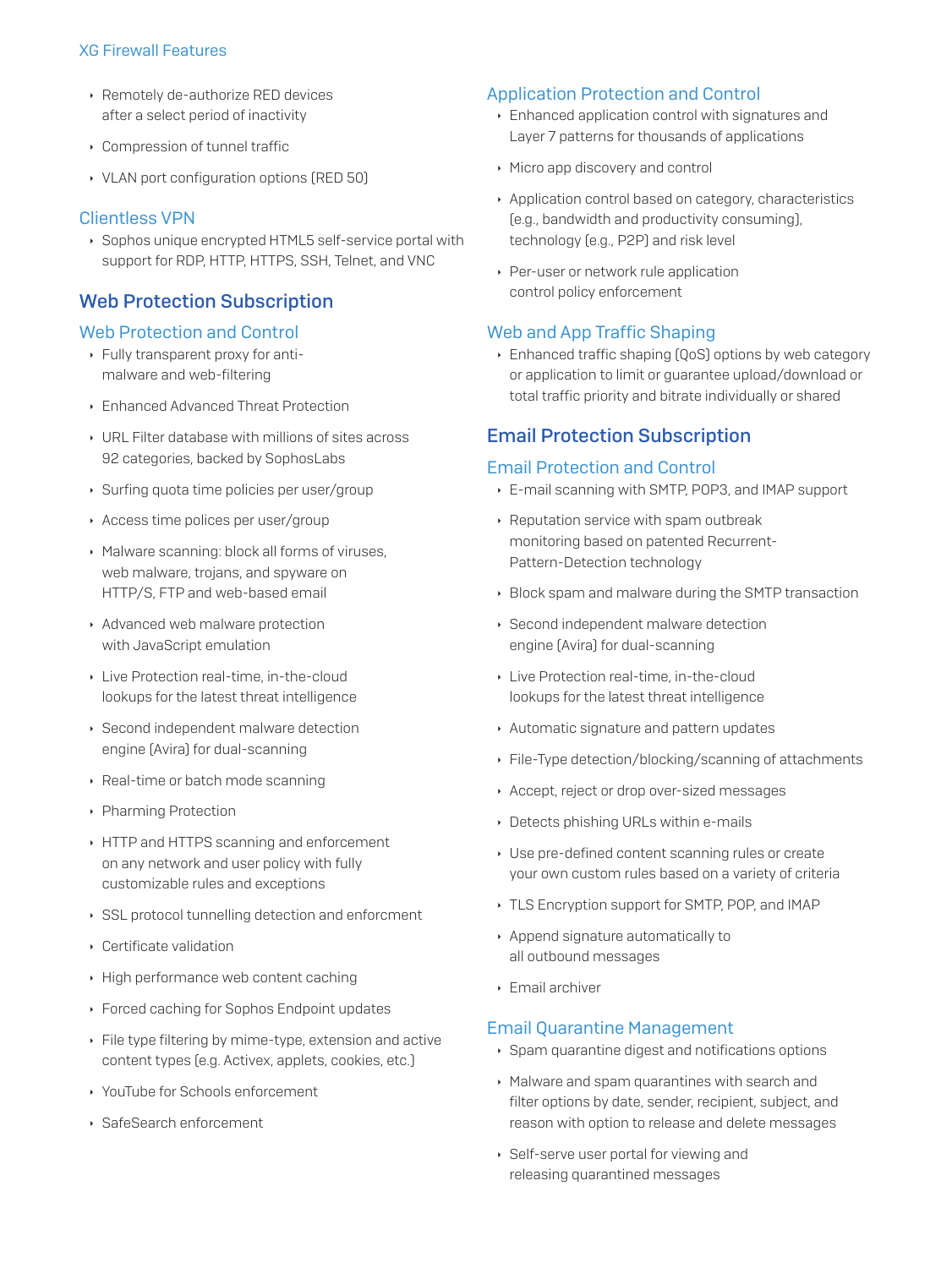## **Email Encryption and DLP**

- ▶ Patent-pending SPX encryption for one-way message encryption
- Recipient self-registration SPX password management
- Add attachments to SPX secure replies
- Completely transparent, no additional software or client required
- DLP engine with automatic scanning of emails and attachments for sensitive data
- ▶ Pre-packaged sensitive data type content control lists (CCLs) for PII, PCI, HIPAA, and more, maintained by SophosLabs

# **Web Server Protection Subscription**

## **Web Application Firewall Protection**

- ▶ Reverse proxy
- ▸ URL hardening engine with deep-linking and directory traversal prevention
- $\cdot$  Form hardening engine
- ▶ SQL injection protection
- Cross-site scripting protection
- Dual-antivirus engines (Sophos and Avira)
- HTTPS (SSL) encryption offloading
- Cookie signing with digital signatures
- ▶ Path-based routing
- Outlook anywhere protocol support
- ▶ Reverse authentication [offloading] for form-based and basic authentication for server access
- ▸ Virtual server and physical server abstraction
- Integrated load balancer spreads visitors across multiple servers
- Skip individual checks in a granular fashion as required
- Match requests from source networks or specified target URLs
- ▶ Support for logical and/or operators
- Assists compatibility with various configurations and non-standard deployments
- Options to change Web Appliaction Firewall performance parameters
- ▶ Scan size limit option
- Allow/Block IP ranges
- ▶ Wildcard support for server paths
- Automatically append a prefix/suffix for authentication

# **Logging and Reporting**

NOTE: Individual log, report, and widget availability depends on enabled software subcriptions.

- Hundreds of on-box reports with custom report options: Dashboards (Traffic, Security, and User Threat Quotient), Applications (App Risk, Blocked Apps, Search Engines, Web Servers, FTP), Network and Threats (IPS, ATP, Wireless, Security Heartbeat), VPN, Email, Compliance [HIPAA, GLBA, SOX, FISMA, PCI, NERC CIP v3, CIPA]
- Current Activity Monitoring: system health, live users, IPsec connections, remote users, live connections, wireless clients, quarantine, and DoS attacks
- Report anonymization
- ▶ Report scheduling to multiple recipients by report group with flexible frequency options
- Export reports as HTML, PDF, Excel (XLS)
- ▶ Report bookmarks
- ▶ Full log viewer with retention customization by category